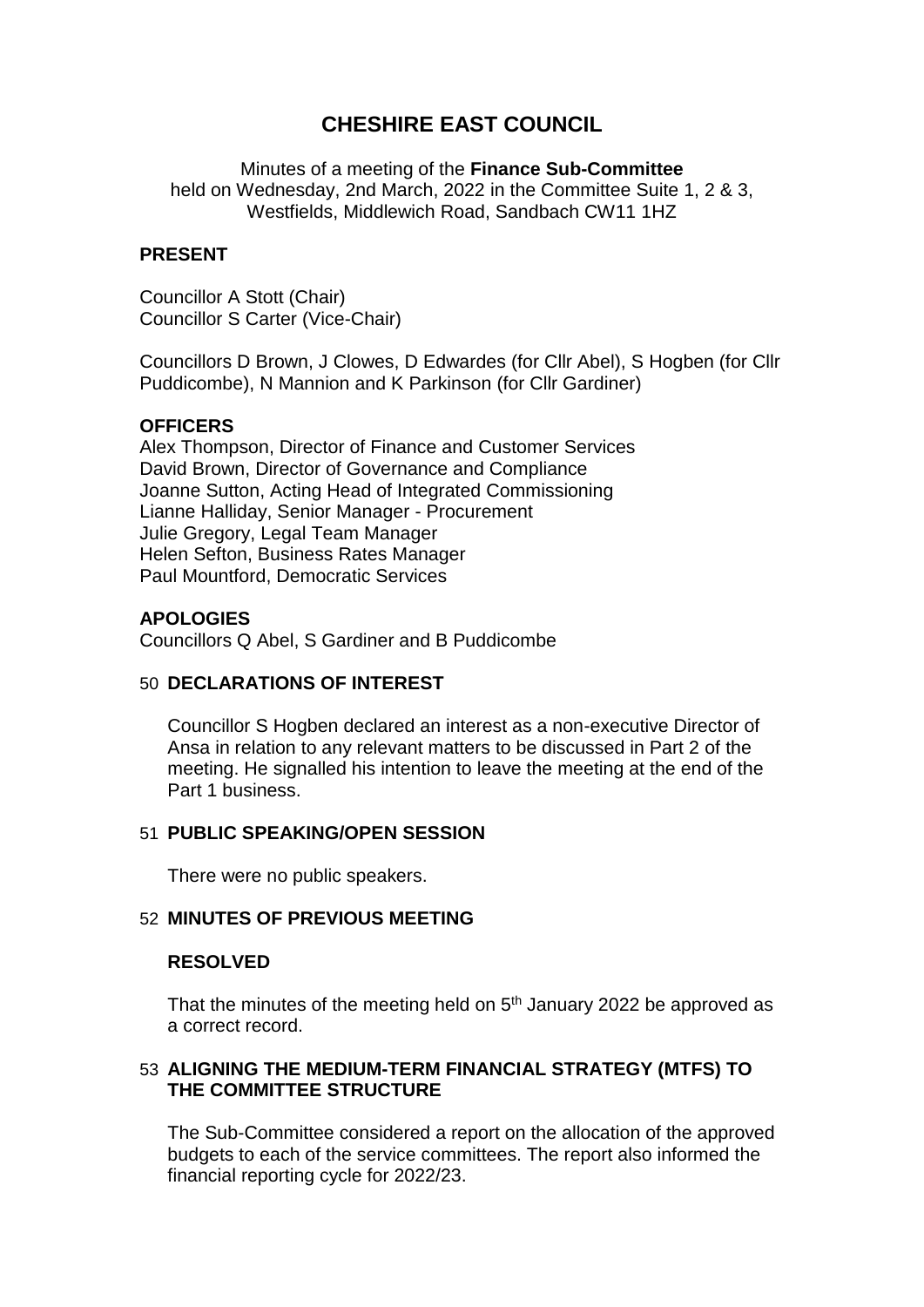The financial alignment of budgets to each Committee was set out in Table 1 of the report, with further details in Appendix A.

Since the report had been published, Council had approved amendments to the profiling of the capital programme and a Section 106 item which would be reflected in the allocations to committees.

It was noted that any implications for the Cheshire Pension Fund arising from recent international events would be considered by the Sub-Committee, if necessary by way of an urgent meeting.

With regard to the capital programme expenditure forecast for the Crewe Youth Zone, the Director of Finance and Customer Services clarified that the Council's contribution to the scheme was £2.2m.

### **RESOLVED (unanimously)**

That the Sub-Committee

- 1. approves allocation of the capital and revenue budgets, policy proposals and earmarked reserves to the following Committees in accordance with the approved MTFS, as set out in Appendix A:
	- Adults & Health
	- **Highways & Transport**
	- **EXEC** Children & Families
	- **Economy & Growth**
	- **Environment & Communities**
	- **Corporate Policy**
	- Finance Sub-Committee
- 2. approves the supplementary estimates set out in Appendix B, Tables A and B;
- 3. recommends to Council to approve supplementary estimates over £1,000,000, set out in Appendix B, Table C; and
- 4. notes the financial reporting timetable for 2022/23 set out in Appendix C.

# 54 **BUSINESS RATES BRIEFING**

The Sub-Committee considered a briefing report which provided an overview of the Business Rates system and its impact on the MTFS. The report also provided an update on the Government's proposed review of Business Rates.

It was suggested that an item be added to the Sub-Committee's work programme to review discretionary reliefs.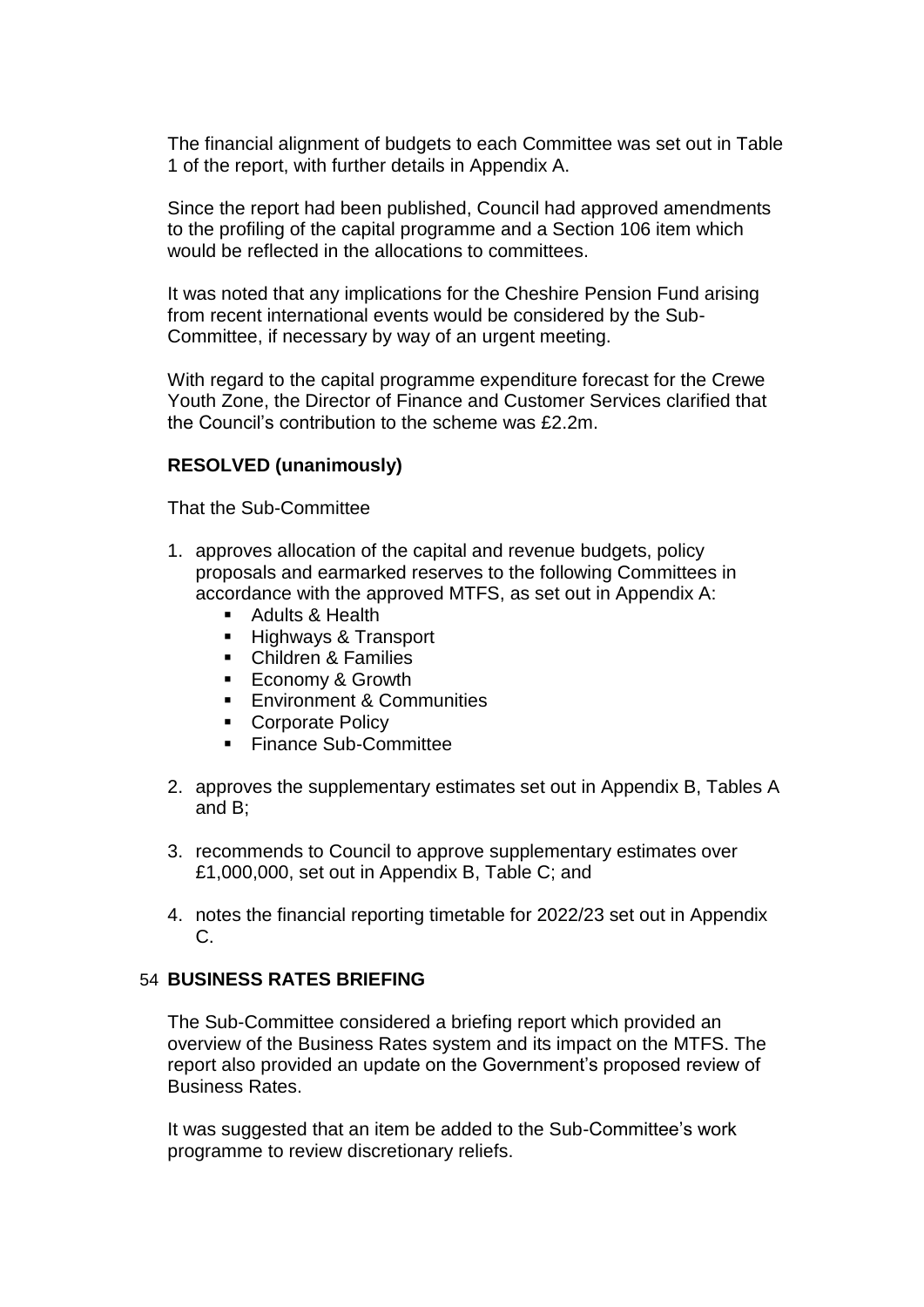The Director of Finance and Customer Services advised that officers were not yet in a position to report on the Council's proposed CARF scheme and that it may be necessary to approve the scheme under urgency provisions.

In response to a question about the timescale for the implementation of the Government's revisions to Business Rates, the Director advised that the Council was awaiting further details but that any changes would not come into effect before 2023/24.

# **RESOLVED**

That the report be noted.

# 55 **WORK PROGRAMME**

The Sub-Committee considered its work programme for 2021/22, and items for the work programme for 2022/23.

The Chair advised that an item would be included on the work programme for a future meeting on Movements within the MTFS Reserve. She also undertook to speak to the Chair of the Environment and Communities Committee to request that a member of that Committee make a presentation to the Finance Sub-Committee on Section 106 Monies once the Committee's work on the matter was complete.

The following additional items were proposed for the next work programme:

- Business Rates Relief (as proposed earlier in the meeting).
- A general overview of the Reserves, including the size of the Reserves, flows in and out, and how the Reserves are used.
- An in-depth examination of a number of items within the Procurement Pipeline, provided that this was in accordance with the Sub-Committee's terms of reference. It was suggested that this work could be undertaken by a working group of the Sub-Committee; Councillors Carter and Clowes put their names forward for this.

# **RESOLVED**

**That** 

- 1. the work programme for 2021/22 be noted and the remaining items on the programme be carried forward to the new municipal year; and
- 2. the items identified by the Sub-Committee for inclusion in the work programme for 2022/23 be agreed.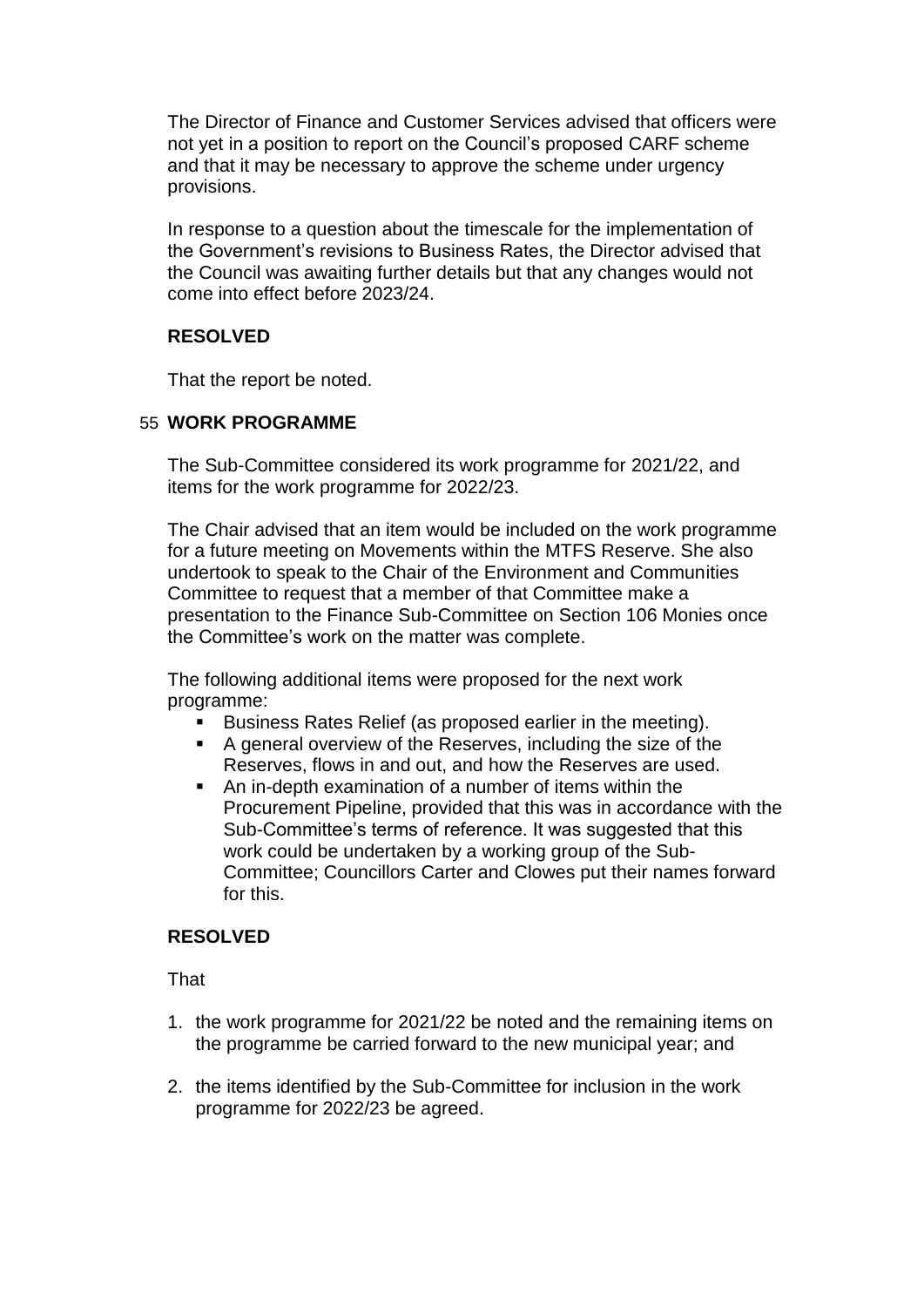### 56 **PROCUREMENT PIPELINE**

The Sub-Committee considered a report which provided an update of the pipeline of procurement activity.

A revised Appendix 1 setting out a procurement pipeline of activity was circulated at the meeting.

Details of all waivers, without any information redacted, would be presented to the Sub-Committee in Part 2 of the meeting as they contained commercially sensitive information and/or Officer Details.

In response to a question, the Director of Finance and Customer Services advised that over time the number of waivers should fall to pre-pandemic levels. He stressed, however, that waivers were a normal and necessary part of the Council's procedure rules in recognition of what the market could provide.

The Director also advised that the Council would have to consider the implications of the Integrated Care System for its procedure rules. Members would be advised further on this in due course.

# **RESOLVED (unanimously)**

That the Sub-Committee

- 1. notes the procurement pipeline of activity in Appendix 1;
- 2. approves the 2 new pipeline projects in Appendix 1 as business as usual, column G;
- 3. notes the contracts awarded by the Council since April 2021, Appendix 2;
- 4. notes that all purchase card expenditure is now published on the Council's transparency pages, the latest information being for October – December 2021; and
- 5. notes the reason for 7 waivers approved between 1st December 2021 and 31st January 2022 (34 in total in 2021/22).

# 57 **EXCLUSION OF THE PRESS AND PUBLIC**

# **RESOLVED**

That the press and public be excluded from the meeting during consideration of the following item pursuant to Section 100(A)4 of the Local Government Act 1972 on the grounds that it involves the likely disclosure of exempt information as defined in Paragraphs 1, 2, 3 and 5 of